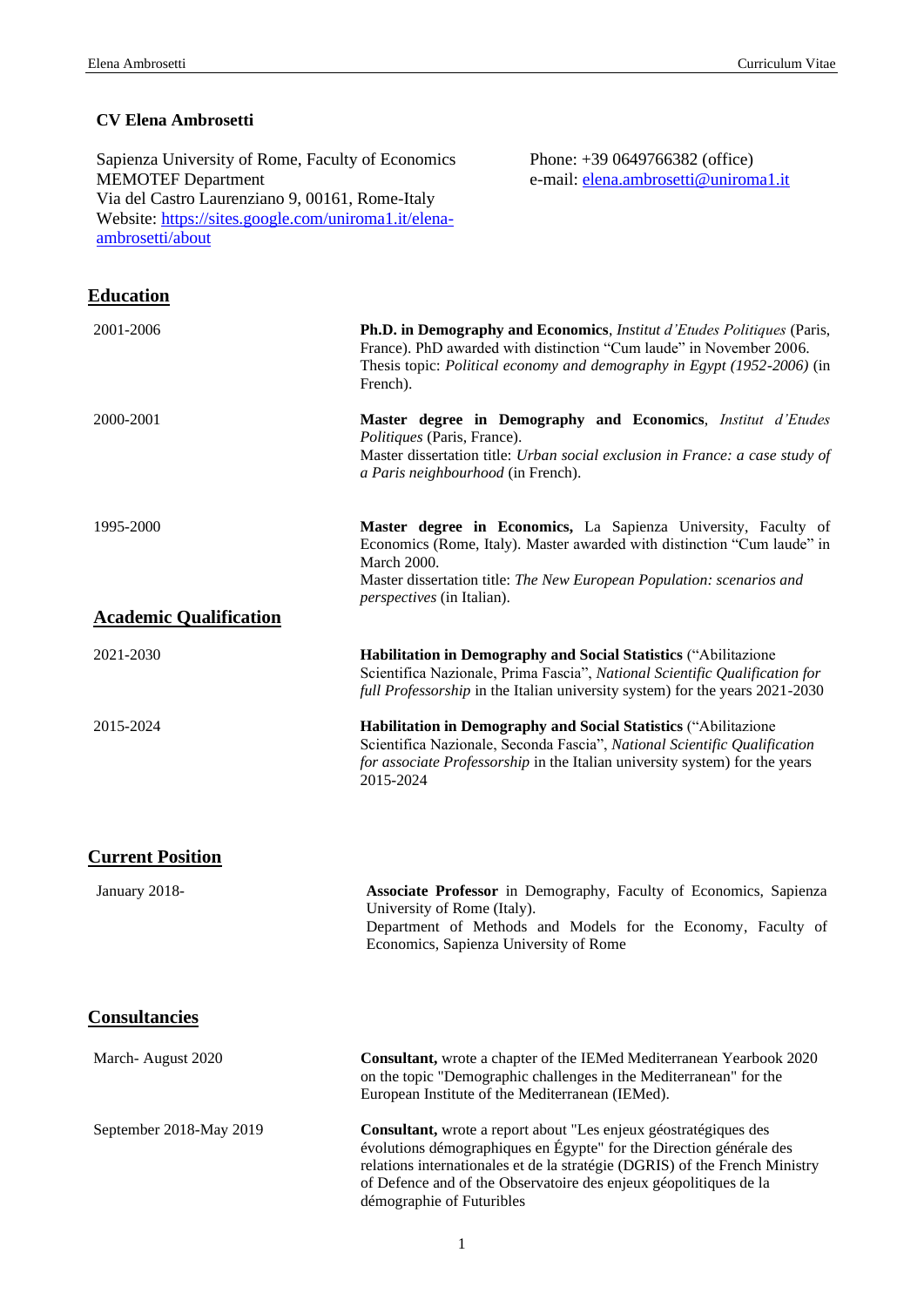| May-June 2016                    | <b>Consultant,</b> wrote a book chapter entitled On The Far Side of Crisis:<br>Moving Beyond a Security-Based Migration Approach in the EU (with E.R.<br>Petrillo), in the book "Escaping the Escape Towards Solutions for the<br>Migrant Crisis" Edited by Bertelsmann Stiftung                                                              |
|----------------------------------|-----------------------------------------------------------------------------------------------------------------------------------------------------------------------------------------------------------------------------------------------------------------------------------------------------------------------------------------------|
| January -September 2014          | Consultant, Save the Children Italy. Headed a research group for a<br>qualitative studies on unaccompanied minor migrants in Rome and wrote a<br>Report on Unaccompanied Minors Migrants in Rome.                                                                                                                                             |
| April-May 2009                   | Consultant, Euro Mediterranean Consortium for Applied Research on<br>International Migration of the European University Institute (Florence,<br>Italy). Wrote of a Report on Migration Flows to Italy and the Global<br>Economic Crisis.                                                                                                      |
| April 2007-August 2012           | Consultant, International Union for the Scientific Study of Population<br>project: Demopaedia-Multilingual Demographic<br>on the<br>(IUSSP)<br>Dictionary. Working as field expert of three languages (Italian, French and<br>English) and as instructor for the translation in other languages.                                              |
| <b>Previous Positions</b>        |                                                                                                                                                                                                                                                                                                                                               |
| November 2008-December 2017      | Assistant Professor (tenured) in Demography, Faculty of Economics,<br>Sapienza University of Rome (Italy).<br>Department of Methods and Models for the Economy, Faculty of<br>Economics, Sapienza University of Rome                                                                                                                          |
| September 2007-August 2008       | Lecturer, University of Aix-Marseille II (France), Faculty of Economics.                                                                                                                                                                                                                                                                      |
| September 2006-August 2007       | Post-doctoral Research fellow, Sapienza University of Rome (Italy) and<br>INED (National Institute of Demographic Studies, Paris, France) on the<br>topic: Gender issues and rural development in the Near East countries,<br>financed by Food and Agriculture Organisation (FAO). Member of the<br>INED Research Team Gender and Demography. |
| November 2001-October 2005       | Research Assistant (in parallel with my PhD studies), in Demography and<br>Social Statistics, Department of Statistics and Demography, Sapienza<br>University of Rome, Faculty of Economics (Italy).                                                                                                                                          |
| January 2002-November 2006       | Doctoral Fellow, INED (National Institute of Demographic Studies), Paris,<br>France. Member of the INED Research Team International Migrations.                                                                                                                                                                                               |
| September - November 2003        | Research internship at Social Research Center (American University in<br>Cairo, Egypt).                                                                                                                                                                                                                                                       |
| April - May 2003                 | Research internship at CEDEJ (Center of Economic, Juridical and Political<br>Studies, Cairo, Egypt).                                                                                                                                                                                                                                          |
| April - September 2001           | <b>Research internship</b> at INED (National Institute of Demographic Studies)<br>Paris, France.                                                                                                                                                                                                                                              |
| May - July 1999                  | Research internship at Council of Europe (Strasbourg, France).                                                                                                                                                                                                                                                                                |
| <b>Visiting Research Periods</b> |                                                                                                                                                                                                                                                                                                                                               |

January 2020 DIW Berlin (the German Institute for Economic Research), Berlin (Germany) October-December 2018 February 2016 The Institute for Employment Research (IAB), Nuremberg (Germany) Stockholm University Demographic Unit (SUDA), (Stockholm, Sweden).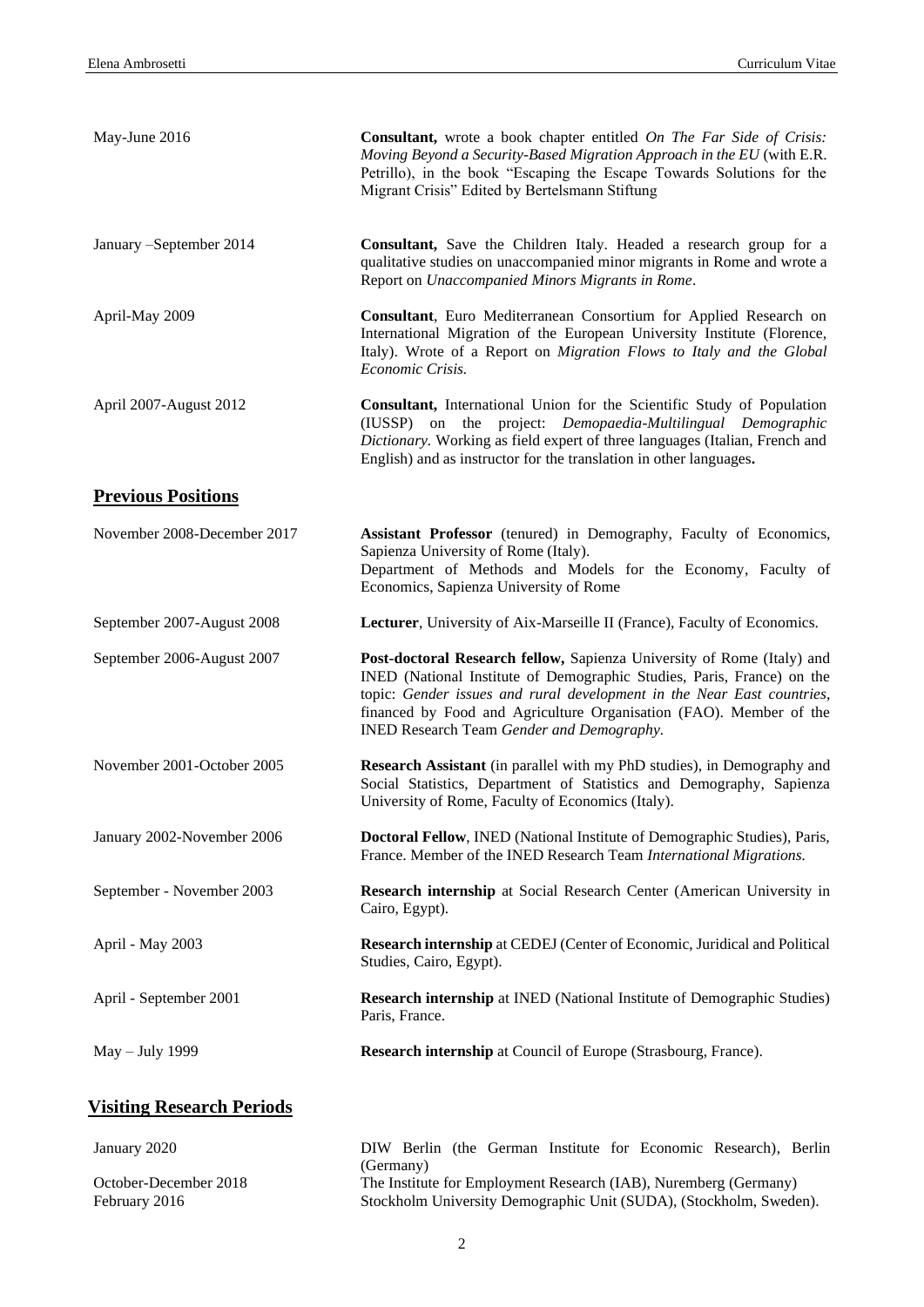September-October 2015 Institut National d'Etudes Démographiques (INED) (Paris, France). September 2014 Complutense University Madrid, Faculty of Economics, (Madrid, Spain). January-February 2012 Institut National d'Etudes Démographiques (INED) (Paris, France). April-March 2011 Institut National d'Etudes Démographiques (INED) (Paris, France). February 2010 Institut National d'Etudes Démographiques (INED) (Paris, France). May-June 2009 Institut National d'Etudes Démographiques (INED) (Paris, France).

### **Academic activities:**

# **1) Acquisition of research contracts (\* indicates I was main applicant):**

| 2021-2023  | French National Research Agency ANR research grant "Montage de<br>Scientifiques Européens ou Iternationaux" REDEMAR<br>Réseaux           |
|------------|------------------------------------------------------------------------------------------------------------------------------------------|
|            | Interdisciplinary Research Network on the Demography of the Arab World,<br>Team Leader for Sapienza and WP leader.                       |
| 2020-2023  | H2020 research grant (grant agreement no. 101016247): COVINFORM                                                                          |
|            | COronavirus Vulnerabilities and INFOrmation dynamics Research and                                                                        |
|            | $Modelling$ (5 million $\epsilon$ ), Team Leader and WP leader for Sapienza                                                              |
| 2020-2022  | Sapienza University of Rome - Research grant (Grandi Progetti di Ateneo):<br>La rappresentazione della migrazione in Italia, Participant |
| *2021      | Visiting Grant funded by InGRID-2 project (H2020 grant agreement no.                                                                     |
|            | 730998): "The well-being of forced immigrants in Germany "                                                                               |
| 2019-2022  | H2020 research grant (grant agreement no. 833870): PERCEPTIONS-                                                                          |
|            | Understand the Impact of Novel Technologies, Social Media, and                                                                           |
|            | Perceptions in Countries Abroad on Migration Flows and the Security of the                                                               |
|            | EU & Provide Validated Counter Approaches, Tools and Practices (5                                                                        |
| 2019-2022  | million $\epsilon$ ), Team Leader for Sapienza                                                                                           |
|            | Sapienza University of Rome - Research grant (H2020): New Statistical<br>Methods for the Analysis of Human Migration, Participant        |
| 2018-2020  | Italian National Institute of Statistics (ISTAT) Research project Unbalanced                                                             |
|            | sex ratio at birth in migratory context: evidences from Italy (Lo squilibrio                                                             |
|            | dei sessi alla nascita nel contesto migratorio: evidenze in Italia): Participant                                                         |
| 2018-2019  | Italian National Institute of Statistics (ISTAT) Research project                                                                        |
|            | Measurement of well-being for immigrants and foreign born (Misure del                                                                    |
|            | benessere per stranieri e migranti): Participant                                                                                         |
| *2017-2019 | Sapienza University of Rome - Research grant (H2020) EU-MED relations:<br>cooperation, borders and migration, (44,000€): P.I.            |
| 2017-2021  | Cost Action 16111 Funded by the EU: International Ethnic and Immigrant                                                                   |
|            | Network<br>Minorities'<br>Survey<br>Data                                                                                                 |
|            | http://www.cost.eu/COST Actions/ca/CA16111:<br>Member<br>of<br>the                                                                       |
|            | Management Committee, leader of WP5, and Action Communication                                                                            |
|            | Manager                                                                                                                                  |
| 2017-2018  | European Institute for Gender Equality (EIGE) research grant Female genital                                                              |
|            | mutilation prevalence among immigrants in Europe $(3,350)$ : Senior<br>quantitative researcher for Italy                                 |
| 2017-2018  | Italian Ministry of the Interior and CIES Onlus cooperation project Ponti:                                                               |
|            | social and economic inclusion, young people and women, innovation and                                                                    |
|            | diasporas (15,000 $\varepsilon$ ): Scientif. Resp. for Sapienza                                                                          |
| 2016/2017  | Aix-Marseille Université: LabexMed APRIMED 2016 Research Grant                                                                           |
|            | DEMOFEMED - Population dynamics in the Mediterranean: the                                                                                |
|            | feminization in question http://www.lames.cnrs.fr/spip.php?article626                                                                    |
| 2017       | 80,000€: PI for Sapienza University<br>Sapienza University of Rome -Research grant: The Impact of economic crisis                        |
|            | on longevity and health: new challenges for the welfare $(9,000)$ :                                                                      |
|            | Investigator                                                                                                                             |
| 2016-2022  | Italian Ministry of the Interior: Ongoing, intermediate and ex post evaluation                                                           |
|            | of actions co-financed by the Fund Asylum, Migration and Integration                                                                     |
|            | (FAMI) 2014-2020: Investigator                                                                                                           |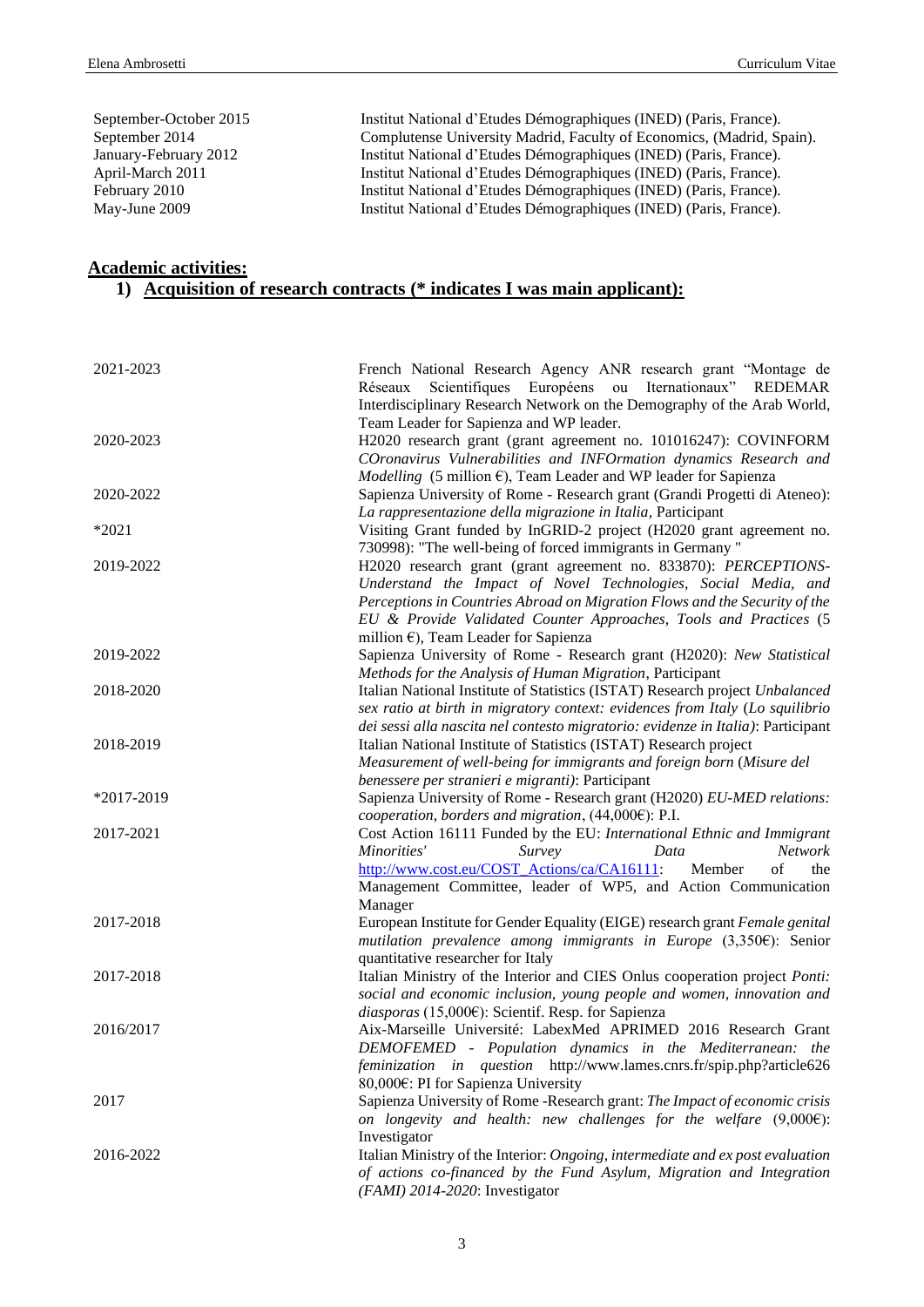| 2016-2018                     | Sapienza University of Rome - Research grant n. C26A15MW2C:<br>Integration Patterns- Minors and Young Adults with immigrant background             |
|-------------------------------|----------------------------------------------------------------------------------------------------------------------------------------------------|
|                               | in Europe (8,000 $\varepsilon$ ): Investigator                                                                                                     |
| $*2016 - 2018$                | National Institute of Demographic Studies (INED) PHARE project. Visit                                                                              |
| *2016-2017                    | Researcher Grant: Family dynamics in Africa $(2,000)$<br>Virtus Onlus research contract: Observatory on Children in Difficulty and                 |
|                               | Abandoned Children $(12,000)$                                                                                                                      |
| $*2016$                       | Università Italo-Francese (UIF) Scientific Label for International                                                                                 |
|                               | Conferences: Workshop: Youth, Migration and Development in the                                                                                     |
|                               | Mediterranean, Rome 4-6 May 2016                                                                                                                   |
| $*2015$                       | Virtus Onlus research contract: Observatory on Children in Difficulty and                                                                          |
|                               | Abandoned Children $(12,000)$                                                                                                                      |
| $*2014-2015$                  | Sapienza University - Research grant n. C26A14BB9A: project Immigration                                                                            |
|                               | and Integration policies in Italy, $3,000 \in$                                                                                                     |
| 2013-2017                     | French National Research Agency-Research Grant ANR: Project                                                                                        |
|                               | SODEMOMED, Sociological and Demographic Analysis of the Lifestyles                                                                                 |
|                               | transformations in the Mediterranean 351, 270 $\epsilon$                                                                                           |
| 2013-2016                     | Italian Ministry of Research and Education Research Grant (PRIN): Project                                                                          |
|                               | Small-size cities and social cohesion: policies and practices for the social                                                                       |
|                               | and spatial inclusion of international migrants                                                                                                    |
| *2013                         | Sapienza University - Research grant n. C26C123T2X: Conference Grant<br>Fund for organizing the International Workshop Migration in the            |
|                               | Mediterranean: across borders and disciplines (Rome 9-10 December                                                                                  |
|                               | 2014), 2,500€                                                                                                                                      |
| 2013                          | Sapienza University - Research grant n. C26A13HP8H: project Bayesian                                                                               |
|                               | methods for small area estimation: economic and demographic applications,                                                                          |
|                               | 12,000€                                                                                                                                            |
| 2012                          | Sapienza University – Faculty of Economics Research grant for young                                                                                |
|                               | researchers: project Bayesian approach for small area estimation:                                                                                  |
|                               | theoretical developments and applications, $4,000 \in$                                                                                             |
| $*2011$                       | Sapienza University - Research grant n. C26A112LBX: project Population                                                                             |
|                               | and Borders in the Mediterranean area, $2,006$ .                                                                                                   |
| 2010-2012                     | Italo-Argentine University Consortium (CUIA) Research Grant: project                                                                               |
|                               | LAVISMIA - Italian immigrants in Argentina. Project for the establishment                                                                          |
|                               | of a laboratory of life histories                                                                                                                  |
| $*2010:$                      | Sapienza University - Research grant n. C26A13WJ8C: project Population                                                                             |
|                               | and Borders, 10,000€.                                                                                                                              |
| *2009                         | Sapienza University - Research grant n. C26F0952TB: project The impact of                                                                          |
|                               | the international economic crisis on migration flows in Italy and France,                                                                          |
| *2009                         | 2,000€.                                                                                                                                            |
|                               | Genoa Science Festival Foundation Grant for the workroom The future of the<br>Population" organised by Chair of Demography, Sapienza University of |
|                               | Rome, Faculty of Economics                                                                                                                         |
| 2008-2009                     | National Institute of Demographic Studies (INED) PHARE Research Grant:                                                                             |
|                               | Project Health, violence and sexuality: studying gender relations via three                                                                        |
|                               | overlapping research objects                                                                                                                       |
| 2007-present                  | IUSSP, UN Population Division, Sapienza, INED Research Grant: Project                                                                              |
|                               | Demopædia: Multilingual Demographic Dictionary                                                                                                     |
| *2006-2007                    | Post-doctoral FAO Research grant: Project Gender issues and rural                                                                                  |
|                               | development in the Near East countries, $17,000 \in$                                                                                               |
| 2004-2005                     | Italian Ministry of Foreign Affairs Research Grant: Project Population in the                                                                      |
|                               | <b>International Relations</b>                                                                                                                     |
| 2004                          | Jean Monnet Excellence Chair Research Grant: Project Trans-                                                                                        |
|                               | Mediterranean relations in our times: modernization, conflict, integration                                                                         |
|                               | process intercultural dialogue                                                                                                                     |
| *April-June 2003<br>2001-2003 | PhD research grant financed by CEDEJ, Cairo, 2,500€<br>DG Social Affairs of European Commission Research Grant: Project                            |
|                               | Measures and Demographic Implications of Social Exclusion, 75,000€                                                                                 |
| 2001-2002                     | Italian Ministry of Foreign Affairs Research Grant: Project International                                                                          |
|                               | migration as a factor of security and cooperation in Europe                                                                                        |
| $*2000-2001$                  | Sapienza University scholarship for one year Postgraduate Studies                                                                                  |
|                               | $abroad, 17, 500 \text{€}$                                                                                                                         |
|                               |                                                                                                                                                    |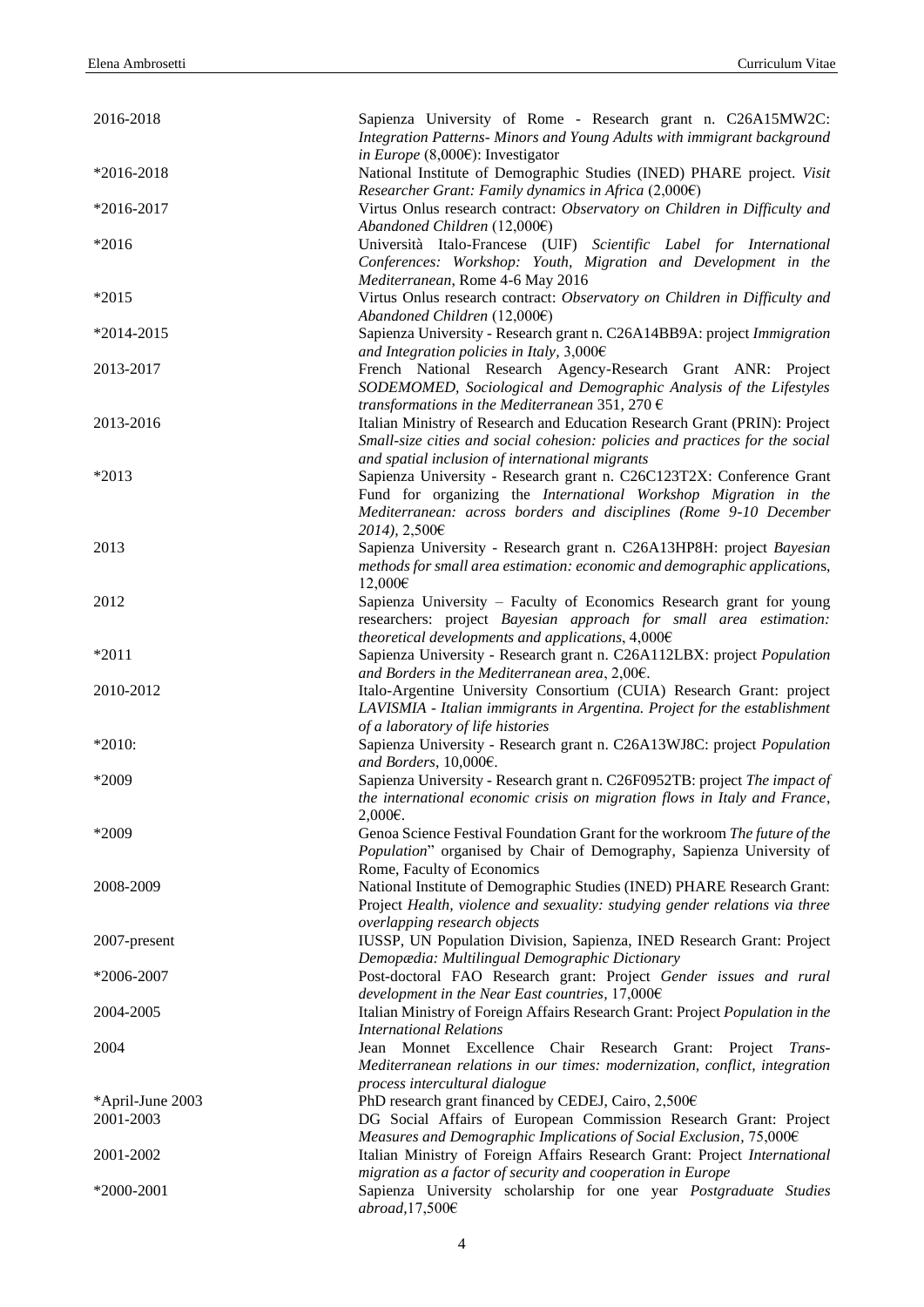\*1999 Sapienza University scholarship for research for *Master final dissertation abroad,* 1500€

### **2) Conference organisation**

- Organizer and Member of the Scientific Committee of the "Policy Dialogue Webinar Series" within the Cost Action ETHMIGSURVEYDATA. Four webinars organized in May and June 2021 to learn more about projects on migrants and ethnic minorities ongoing in policy relevant institutions (such as EASO, JRC, IOM, and OECD) and share the Action's main results.
- Organizer and Member of the Scientific Committee of the Workshop "Dealing with and Visualizing Data in the Humanities. Cartographies of migrations" organized as part of the cycle of Italian-French meetings on the world of tomorrow, "Mondo Macchina e Mondo Vivente. Omaggio a Leonardo" by the Institut français Italia, at the Facoltà di Economia dell'Università degli Studi di Roma "La Sapienza" the 21st October 2019, in cooperation with CERI Sciences Po Paris, The French Embassy in Italy and the Institut Français Italia
- *1957-2017: Europe and the freedom of movement*, International Workshop held at Sapienza University of Rome Faculty of Economics, 3-5 July 2017, co-organised with Institut Français Italia, Ecole Française de Rome, CERI-Sciences Po Paris (Member of the scientific committee)
- *Ageing and Lifestyles Transformations in the Mediterranean: Data and Issues in Social Sciences*, International Symposium to be held in Aix-en-Provence, 22-23 March 2017 (Member of the scientific committee)
- International Conference *Youth, Migrations and Development around the Mediterranean*: May 4-6, 2016- Sapienza University of Rome Faculty of Economics, co-organised with Institut Français Italia, CERI-Sciences Po Paris, Università Italo-Francese (received the Label of the Università Italo-Francese).
- International Workshop: *Migration in the Mediterranean: across borders and disciplines* held at La Sapienza University, Rome 9-10 December 2014 (head of the scientific committee)
- 46th Scientific Meeting of the Italian Statistical Society held at La Sapienza University, Rome, 20-22 June 2012 (member of the local organizing committee)
- Unesco Chair in Population, Migration and Development International Forum held at La Sapienza University, Rome 9-10 May 2011 (member of the local organizing committee)
- Research Seminar on *Social exclusion measures: results of an European project* held at INED (Paris), 17th September 2001.

#### **3) Bachelor, Master, PhD, post-doc supervisor or co-tutor**

- Supervisor of the post-doctoral research fellowship of Marina Zannella funded within H2020 project COVINFORM: Sapienza University (2021-2024)
- Supervisor of the post-doctoral research fellowship of Sara Miccoli on the topic EU-MED relations: cooperation, borders and migration, Sapienza University (2019-2022)
- Cecilia Fortunato, Sapienza University, Doctoral School in Statistical Sciences, financed by Sapienza University (2019-2022)
- Angela Paparusso, Sapienza University, Doctoral School in Statistical Sciences, financed by Sapienza University (2012-2016)
- Sapienza University of Rome, European Doctoral School of Demography (2016-2017): Micheal Del Mundo, Alyce Raybould: supervising their final dissertation
- Sapienza University of Rome, European Doctoral School of Demography (2015-2016): Christoph Bein, Laura Cilek, Anushe Hassan: supervised their final dissertation
- Sapienza University of Rome, Faculty of Economics and Faculty of Political Sciences, Sociology and Communication: Supervised about 77 Master dissertations and 19 Bachelor dissertations from 2009 to present
- Supervisor of the post-doctoral research fellowship of E. R. Petrillo on the topic Integrated Border Management, Sapienza University of Rome, Faculty of Economics, Research Centre for European, International and Development Studies (2015-2017)

# **4) Teaching**

- **PhD**
	- − *International Migration*, (10 hours course) at European Doctoral School of Demography (EDSD)- Max Planck Odense Center - University of Southern Denmark, from a.y. 2017/18 to present (taught in English)

### **Masters**

- − *Population and Development*, 9 CFU, Sapienza University, Master in Science for Development and International Cooperation, Faculty of Political Sciences, Sociology and Communication. From a.y. 2013/14 to present (taught in Italian)
- − *Population Dynamics,* 9 CFU, Sapienza University, Master in Health Economics, Faculty of Economics. From a.y. 2020/21 to present (taught in English)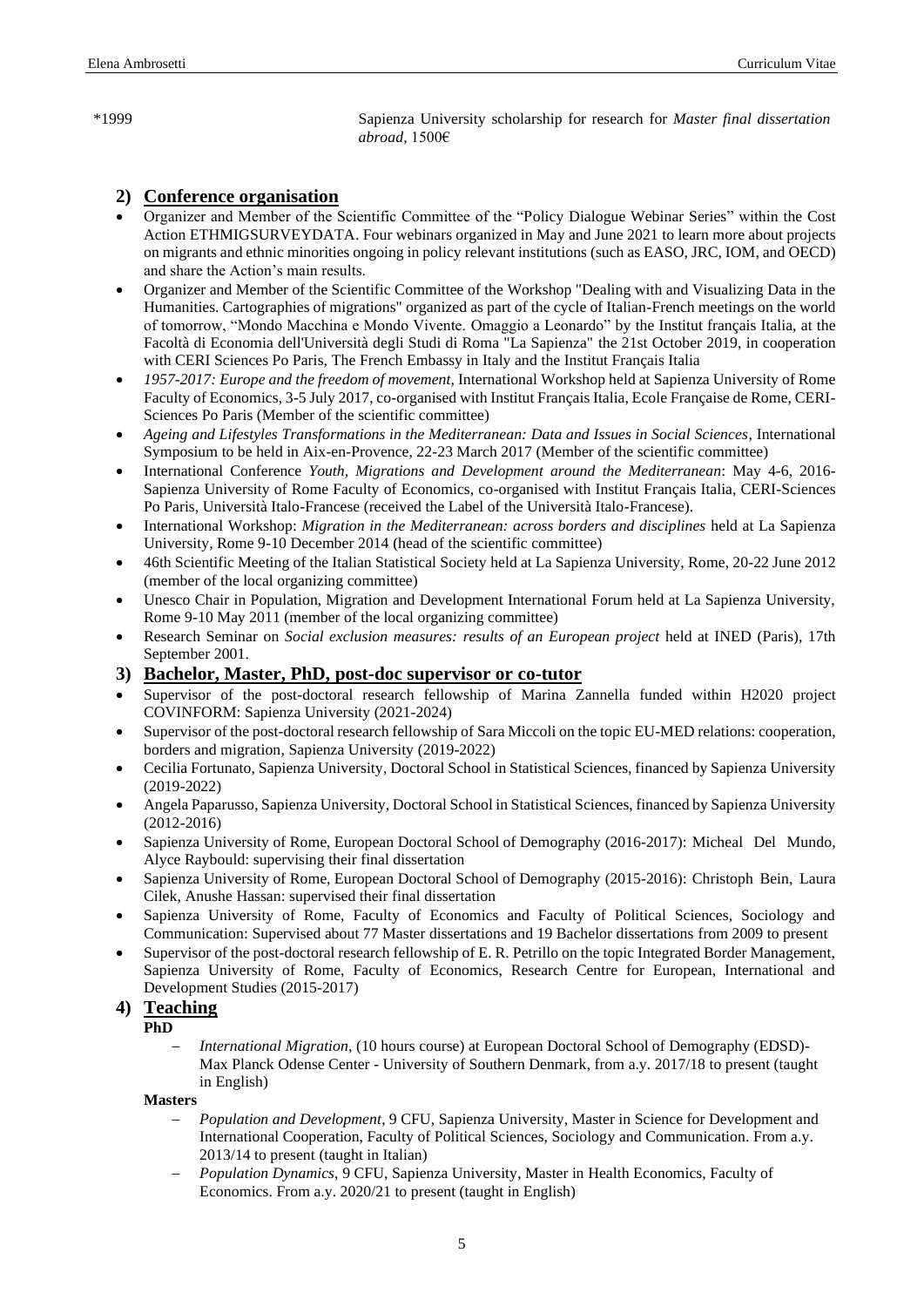- − *International Migration* (6 hours course), Sapienza University, Master in International Master in European and International Policies and Crisis management, from a. y. 2013/14 to present (taught in English)
- − *Digital Demography*, 6 CFU, Sapienza University, Master in Digital and Innovation Economics, Faculty of Economics, from a.y. 2019/20 to 2020/2021 (taught in Italian)
- − *Business Demography*, 9 CFU, Sapienza University, Master in Economics Finance and Business Law, Faculty of Economics,from a.y. 2012/13 to 2018/19 (taught in Italian)
- − *Causes and consequences of population aging* (2 hours course), Sapienza University, Master in Actuarial and Financial Sciences from a.y. 2011/2012 to present (taught in Italian)
- *Demography* (8 hours course), Sapienza University, Master in Public Economics a.y. 2013/14 (taught in Italian)

#### **Bachelors**

- − *Demography*, 9 CFU, Sapienza University, Bachelor in Technological innovation, quality certification and environmental policies, Faculty of Economics, a.y.2011/12 (taught in Italian)
- *Demography*, 5 CFU, Sapienza University, Bachelor in Planning and Management of land and environment , from a.y. 2009/10 to 2010/11 (taught in Italian)

#### **Training Schools**

- − CIVIS student week Crisis and sustainability post-COVID-19, Lecture on "The causes and demographic consequences of Covid-19 in Europe", 2 hours, 22-23 February 2022 (taught in English)
- − CIVIS student week Global Migration on the Ground, Lecture on "International migration as a component of population change", 2 hours, 14 September 2021(taught in English)
- − Training School Crisi e Sostenibilità: Comprendere, affrontare, valutare gli impatti economico sociali del post pandemia, Lecture on "Le cause e le conseguenze demografiche del Covid-19 in Europa", 8 hours (taught in Italian)

### **5) Academic responsabilities**

2011-present: Member of the Doctoral School of Statistical Sciences at Sapienza, curriculum Demography

2015-2017: European Doctoral School of Demography: Deputy Dean of the School, Coordinator of the Module "Causes and consequences of Population changes" (with V. Egidi); Coordinator of the Module "Colloquium Series"; Responsible of the organization of the programme of the school (with G. Caselli)

2015-2021: Coordinator of the committee on the Review Group of the Quality of the Teaching Programmes, Sapienza University of Rome, Faculty of Economics (Latina annex)

2013-present: Coordinator of the commissions: research and VQR/IRIS, Sapienza University, Faculty of Economics, MEMOTEF Department

2015-present: Member of the commissions: teaching and Review Group of the Quality of the Teaching Programmes, Sapienza University, Faculty of Political Sciences, Sociology and Communication, Bachelor and Master degree in Science for Development and International Cooperation

2018-2021: Deputy Coordinator of the Bachelor and Master degree in Science for Development and International Cooperation

2021-2023: Member of the Commission for Scientific Research of University La Sapienza

#### **6) Editorial activities**

Associate Editor & Team chief of the book review team of *GENUS – Journal of Population Science*;

Associate Editor of the journal *Sociology of Race and Ethnicity*;

Member of the Editorial Board of the *European Journal of Population*;

Member of the Scientific Committee of *Revue d'études des populations*.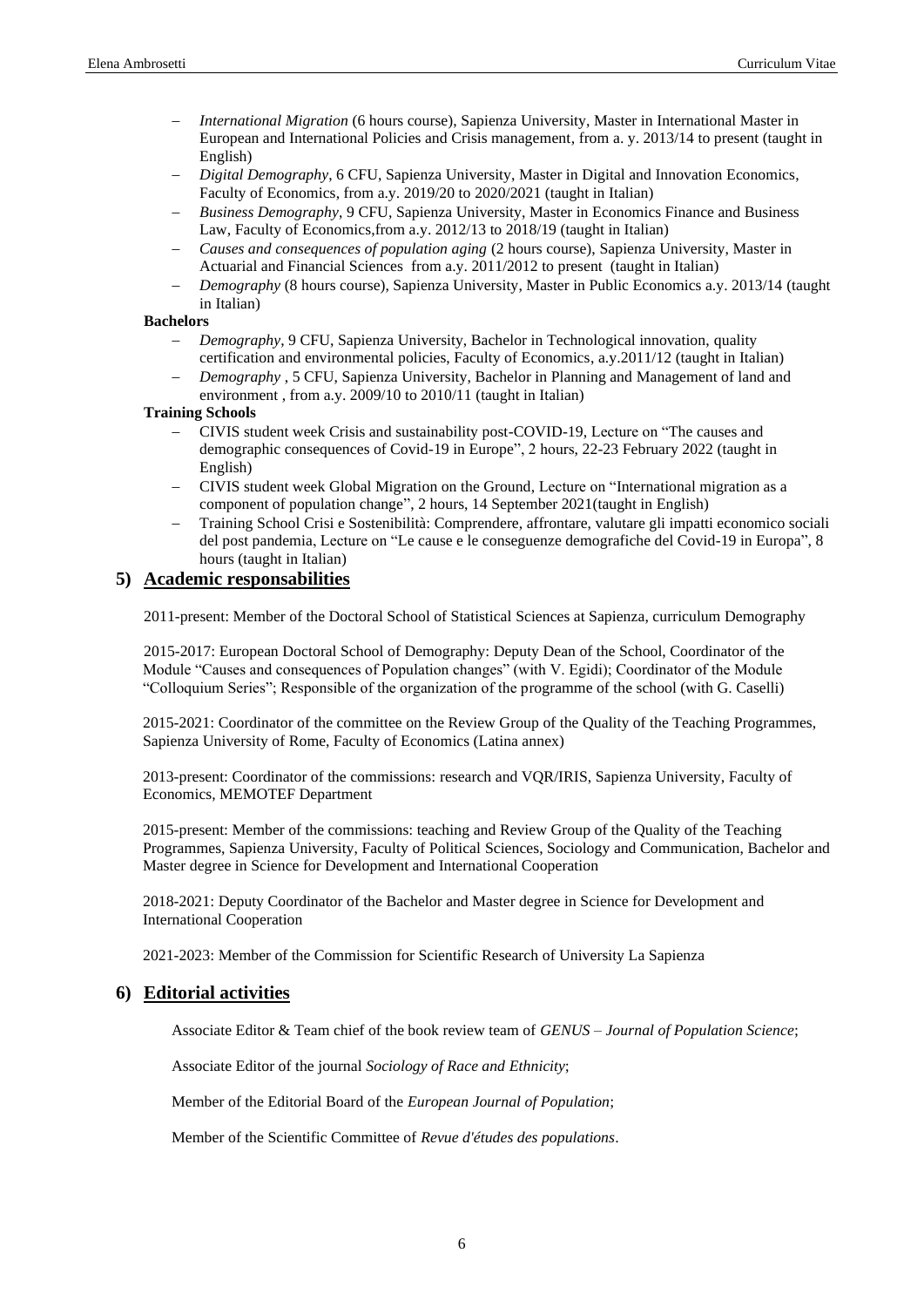# **7) Research grants and papers review activity Grants reviewer for**

European Commission: European Research Council Starting Grants & Marie Sklodowska-Curie Individual Fellowships, H2020 proposals for topic 'Climate and human migration'(selected but declined), Call for Integration of Third-Country Nationals under the Asylum, Migration and Integration Fund (AMIF) ; The Austrian Research Promotion Agency (FFG): JPI Urban Migration call; Italian Ministry of Education, University and Research: FARE, SIR, PRIN and FIRB projects; University of Florence; University of Sassari; University of Pavia; University of Verona

#### **Papers reviewer for**

Journals: Ageing & Society, Cahiers québécois de démographie, Demographic Research, European Journal of Population, Forum for International Research in Education, Genus, International Journal of Disaster Risk Reduction, International Journal of Social Welfare, International Migration Review, Journal of Demographic Economics, Journal of Family Issues, Journal of Ethnic and Migration Studies, Journal of International Migration and Integration, Population et Société, Population Review, Revue Quetelet, Revue Autrepart, Rivista delle Politiche Sociali, Social Indicators Research, Statistica, Sustainability, Violence Against Women

Institutions: Italian Ministry of Education, University and Research: VQR 2011-14, European Science Foundation, IISMM et GIS Moyen Orient et Mondes musulmans (Institut d'études de l'islam et des sociétés du monde musulman (IISMM) et le Groupement d'intérêt scientifique (GIS) Moyen-Orient Mondes musulmans du CNRS ) (prix de thèse 2018).

### **8) Membership of scientific committees**

2020-present: member of the scientific committee of the CIVIS training school Global Migration on the Ground funded by Erasmus +

2018-2020: member of the advisory board of the H2020 project ICT Enabled Public Services for Migration (MIICT )

2016-present: Grupo Colmeiro, Faculty of Economics, Santiago de Compostela

2016-present: Unesco Chair in Population, Migrations and Development of Sapienza University of Rome

2016-present: Associazione Italiana del Libro, Premio Nazionale di divulgazione scientifica

2016-present: Associazione Italiana del Libro, Primo Premio Nazionale di Editoria Universitaria

2015-present: Master in Migration and Development of Sapienza University of Rome

2013-2018: Annali del Dipartimento di Metodi e Modelli per l'Economia il Territorio e la Finanza

2008-present: Mediterranean Demographic Observatory (DemoMed) established at the University of Aix-Marseille

#### **9) Membership of scientific societies**

AIDELF (International Association of French Speaking Demographers); EAPS (European Association for Population Studies); AISP (Italian Association for Population Studies); SIS (Italian Statistics Association); IUSSP (International Union for the Scientific Study of Population); PAA (Population Association of America); APA (Asian Population Association)

#### **10) Awards**

Best Poster Award: conferred to Maria Herica La Valle and Elena Ambrosetti for the structure and the presentation of the poster entitled: *Active Ageing in Italy: an analysis by gender and region*. Palermo Italy, 4-6 February 2015: 11<sup>th</sup> edition of the Giornate di Studio sulla Popolazione (Population days)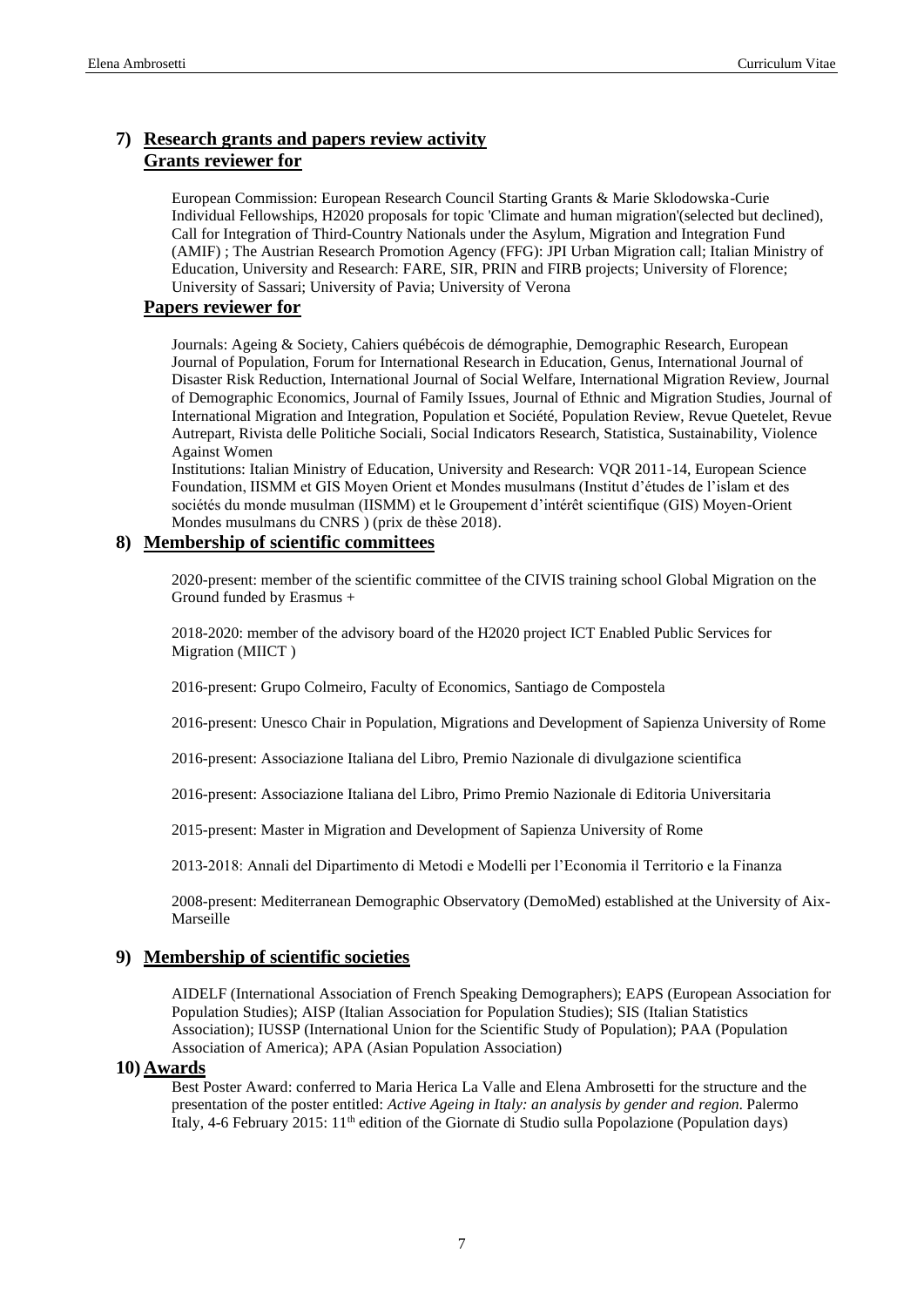#### **Skills**

| Languages<br>spoken  | Italian | mother tongue | <b>English</b> | fluent    |
|----------------------|---------|---------------|----------------|-----------|
|                      | French  | fluent        | <b>Arabic</b>  | fair      |
| Languages<br>written | Italian | mother tongue | <b>English</b> | excellent |
|                      | French  | excellent     | Arabic         | fair      |
|                      |         |               |                |           |

*Computer* **Word, Excel, Access, Power Point, Wiki language, R, SAS**, **SPSS, STATA** and **SPAD**.

#### **Publications (selected list)**

#### **Journal Articles**

- 1. AMBROSETTI E., ORTENSI L. E., CASTAGNARO C., ATTILI M. (2022), Skewed sex ratios at birth in Italian migrant populations: evidence from a longitudinal register 1980-2017. *European Journal of Population*. https://doi.org/10.1007/s10680-022-09612-9
- 2. DOIGNON Y., AMBROSETTI E., MICCOLI S. (2021), The spatial diffusion of fertility decline in Egypt (1950- 2006). *Genus*. 77, 23. https://doi.org/10.1186/s41118-021-00131-9
- 3. AMBROSETTI E., DIETRICH H, KOSYAKOVA Y., PATZINA A. (2021), The impact of pre- and post arrival mechanisms on self-rated health and life satisfaction among refugees in Germany. *Frontiers in Sociology*. https://doi.org/10.3389/fsoc.2021.693518
- 4. AMBROSETTI E., NOVELLI M. ANGELI A., (2021). Childbearing intentions among Egyptian Men and Women: economic, cultural and political constraints. *Demographic Research*. https://dx.doi.org/10.4054/DemRes.2021.44.51
- 5. ORTENSI L. E., AMBROSETTI E., (2021). Even worse than the undocumented? Assessing the refugees' integration in the labour market of Lombardy (Italy) in 2001-2014. *International Migration.* https://doi.org/10.1111/imig.12884
- 6. AMBROSETTI E., MICCOLI S., STRANGIO D. (2021). Africa. Migrations between perceptions and data production in the long run. *Journal of European Economic History*. L (1), 207-237 https://www.jeeh.it/articolo?urn=urn:abi:abi:RIV.JOU:2021;1.207&ev=1
- 7. AMBROSETTI E., PAPARUSSO A. (2020). What are the main factors associated with immigrants' subjective well-being in Italy? Evidence from self-reported life satisfaction. *International Migration*. https://doi.org/10.1111/imig.12780
- 8. AMBROSETTI E. (2020). Demographic challenges in the Mediterranean. *IEMed Mediterranean Yearbook 2020*, 300-304
- 9. AMBROSETTI E., ANGELI A., NOVELLI M. (2019). Ideal Family Size and Fertility in Egypt: An Overview of Recent Trends. *Statistica*, LXXIX (2), 223-244[, https://doi.org/10.6092/issn.1973-2201/8811](https://www.google.com/url?q=https%3A%2F%2Fdoi.org%2F10.6092%2Fissn.1973-2201%2F8811&sa=D&sntz=1&usg=AFQjCNHakzPFGOh9gVTjanx0W7Lzx1ZXKQ)
- 10. AMBROSETTI, E., & PAPARUSSO, A. (2018). Migrants or Refugees? The Evolving Governance of Migration Flows in Italy during the "Refugee Crisis". *Revue europeenne des migrations internationales*, *34*(1), 151-171.
- 11. PAPARUSSO A., AMBROSETTI E. (2017). To stay or to return? Return migration intentions of Moroccans in Italy. *International Migration*, ISSN: 1468-2435, doi: 10.1111/imig.12375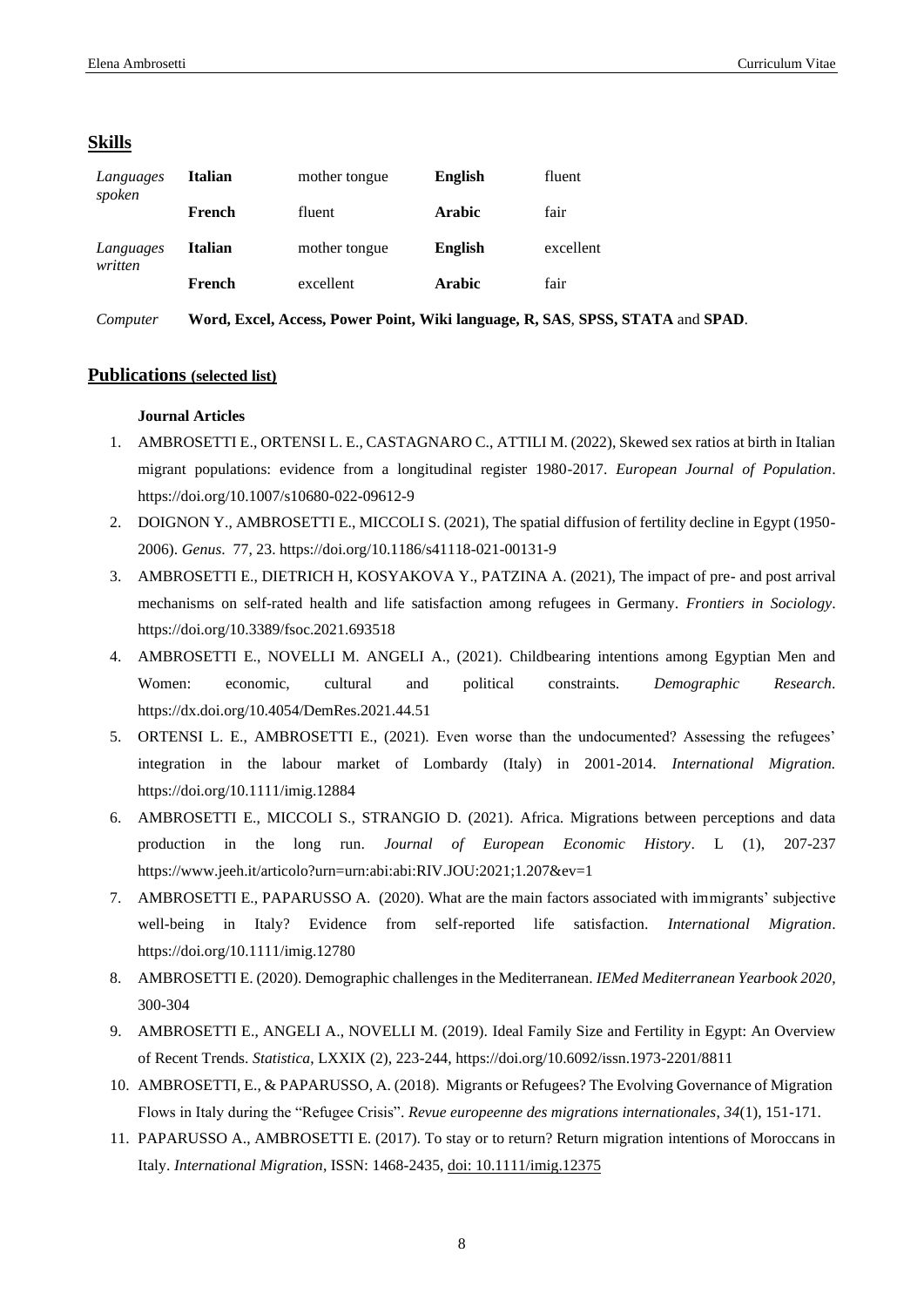- 12. PAPARUSSO A., TOKKEMA F., AMBROSETTI E. (2017). Immigration policies in Italy: their impact on the lives of first-generation Moroccan and Egyptian migrants. *Journal of International Migration and Integration*, vol. 18, p. 499-546, ISSN: 1488-3473, doi: 10.1007/s12134-016-0485-x
- 13. WIHTOL DE WENDEN C., AMBROSETTI E. (2016). Borders, refugees and migration: what right to mobility in the Mediterranean? *Rivista Italiana di Economia, Demografia e Statistica*, vol. 2, p. 5-14, ISSN: 0035-6832
- 14. AMBROSETTI E., PETRILLO E. R. (2016). Environmental Disasters, Migration and Displacement. Insights and developments from L'Aquila's case. *Environmental Science & Policy*, vol. 56, No. 2, p. 80-88, ISSN: 1462- 9011, doi: 10.1016/j.envsci.2015.11.002
- 15. AMBROSETTI E., BROUARD N., GIUDICI C. 2016. Le projet Demopædia: questions terminologiques liées à l'élaboration du Dictionnaire démographique multilingue. *Repères-Dorif* ISSN:2281-3020 vol. 9 (volet n.2)
- 16. AMBROSETTI, E., ORTENSI, L. E., CASTAGNARO, C., & ATTILI, M. (2015). Sex imbalances at birth in migratory context: evidence from Italy. *Genus*, 71(2-3), p.29-51, ISSN: 2035-5556.
- 17. AMBROSETTI E., PAPARUSSO A. (2014). Which Future for Migration in Europe? A Brief Analysis of the EU Migration Policies in the Mediterranean Area, *Annali del Dipartimento di Metodi e Modelli per l'economia, il Territorio e la Finanza*, p.13-28. ISSN: 2385-0825.
- 18. AMBROSETTI E., CELA E., FOKKEMA T. (2013). The Differential Impact of The Legal Status Of Migrants In Italy On Transnationalism: Just A Matter Of Time And Integration? *Journal of Mediterranean Studies* (ISSN 1016-3476), Vol.22, No.1, p. 33-60.
- 19. PREMAZZI V., AMBROSETTI E., FOKKEMA T., CELA E. (2013). The Arab Spring and the return intention of Egyptian migrants living in Italy. *International Journal of Euro-Mediterranean Studies* (ISSN:1855-3362), n° 6, p. 109- 131.
- 20. FOKKEMA T., CELA E., AMBROSETTI E. (2013). Le rimesse delle seconde generazioni in Europa: altruismo o interesse personale? *Mondi Migranti*, n° 3, p. 181-197 (ISSN: 1972-4888), doi: 10.3280/MM2013-003008
- 21. FOKKEMA T., CELA E., AMBROSETTI E. (2013). Giving from the heart or from the ego? Motives behind remittances of the second generation in Europe *International Migration Review* p. 539- 572, vol. 47 (3); ISSN:0197-9183, doi: 10.1111/imre.12032
- 22. CELA E., FOKKEMA T., AMBROSETTI E. (2013). Variation in transnationalism among Eastern European migrants in Italy: The role of duration of residence and integration. *Journal of Southeast European & Black Sea Studies* p. 195- 209, vol. 13 (2); ISSN:1468-3857, doi: 10.110.1080/14683857.2013.789671
- 23. AMBROSETTI E.; ABU AMARA N.; CONDON S. (2013). Gender- based violence in Egypt: analyzing impacts of political reforms, social and demographic change. *Violence Against Women* p. 399- 420, vol. 19 (3) ISSN:1077- 8012, doi: 10.1177/1077801213486329

#### **Book chapters**

- 24. AMBROSETTI E., PAPARUSSO A. (2020) Subjective Well-Being of Immigrants in Italy. In: Edited by Maggino F., *Encyclopedia of Quality of Life and Well-Being Research*. Springer, Cham. https://doi.org/10.1007/978-3-319-69909-7\_104656-1
- 25. AMBROSETTI, E., LA VALLE, M. H. (2019). Le vieillissement actif en Italie: une analyse par genre et par territoire. In: Edited by Blöss Thierry, Widmer Blöss Isabelle, *Penser le vieillissement en Méditerranée Données, processus et liens sociaux*, Paris: Karthala, p. 219-244, ISBN: 9782811125189.
- 26. AMBROSETTI E., STRANGIO D. (2018). Public policies toward the family in Italy: an analysis of evolution of the Italian welfare state and its impact on gender and generations. In: Edited by Blöss Thierry, Widmer Blöss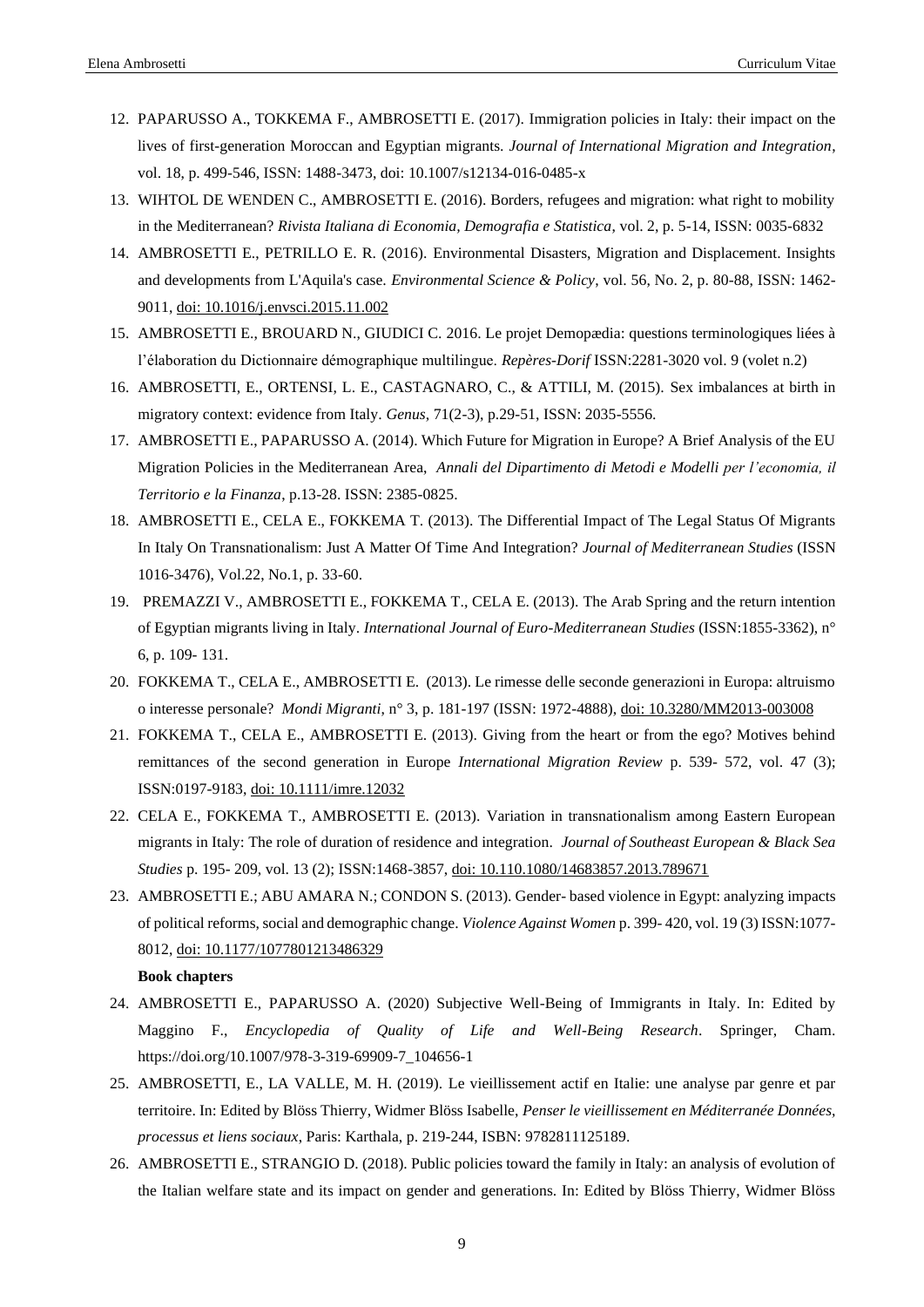Isabelle, Ambrosetti Elena, Pagès Michèle, Oliveau Sébastien, *Ageing, Lifestyles and Economic Crisis: The New People of the Mediterranean*, p. 117-133, London: Routledge, ISBN: 9781138040267

- 27. BLÖSS-WIDMER I., AMBROSETTI E., OLIVEAU S. (2018). Population aging: Factors, convergences and uncertainties in the Mediterranean In: Edited by Blöss Thierry, Widmer Blöss Isabelle, Ambrosetti Elena, Pagès Michèle, Oliveau Sébastien, *Ageing, Lifestyles and Economic Crisis: The New People of the Mediterranean*, p. 11-18, London: Routledge, ISBN: 9781138040267
- 28. BLÖSS T., AMBROSETTI E. (2018). Age, sex and social trajectories: The contradicting emancipation of women in the Mediterranean societies In: Edited by Blöss Thierry, Widmer Blöss Isabelle, Ambrosetti Elena, Pagès Michèle, Oliveau Sébastien, *Ageing, Lifestyles and Economic Crisis: The New People of the Mediterranean*, p. 189-194, London: Routledge, ISBN: 9781138040267 AMBROSETTI E., PETRILLO E.R. (2017). On the Far Side of Crisis: Moving Beyond a Security-Based Migration Approach in the EU, in Edited by Bertelsmann Stiftung "Escaping the Escape Towards Solutions for the Migrant Crisis", p. 15-33, Rutgers University Press, ISBN: 9783867937498
- 29. CELA E., FOKKEMA T., AMBROSETTI E. (2017). Variation in transnationalism among Eastern European migrants in Italy: the role of duration of residence and integration. In Edited by Russell King, Maja Povrzanović Frykman, Julie Vullnetari. *Migration, Transnationalism and Development in South-East Europe and the Black Sea Region*, p. 71-85, Routledge, ISBN: 9781138695726
- 30. AMBROSETTI E., PETRILLO E.R. (2017). On the Far Side of Crisis: Moving Beyond a Security-Based Migration Approach in the EU, in Edited by Bertelsmann Stiftung *Escaping the Escape Towards Solutions for the Migrant Crisis*, p. 15-33, Rutgers University Press, ISBN: 9783867937498
- 31. AMBROSETTI, E., and STRANGIO D. (2016). Introduction. In: Edited by Elena Ambrosetti, Donatella Strangio and Catherine Wihtol de Wenden. *Migration in the Mediterranean: Socio-economic Perspectives*, p. xxiii-xxvi, Routledge, ISBN: 9781138642492
- 32. AMBROSETTI, E., and STRANGIO D. (2016). Migration in the Mediterranean across disciplines. In: Edited by Elena Ambrosetti, Donatella Strangio and Catherine Wihtol de Wenden. *Migration in the Mediterranean: Socioeconomic Perspectives*, p. 3-14, Routledge, ISBN: 9781138642492
- 33. AMBROSETTI E., PAPARUSSO A. (2016). Immigration policies in the EU: failure or success? Evidences from Italy. In: Edited by Strangio Donatella and Sancetta Giuseppe. *Italy in a European Context*. p. 28-49, Palgrave Macmillan, ISBN: 9781137560766
- 34. AMBROSETTI E., PETRILLO E.R., RICUCCI R. (2016). I minori non accompagnati a Roma: il caso degli egiziani. In: a cura di Centro Studi e Ricerche IDOS e Istituto di Studi Politici San Pio V. *Osservatorio Romano sulle Migrazioni- XI Rapporto*. p. 161-168, ROMA: Idos edizioni, ISBN: 9788864800523
- 35. AMBROSETTI E. (2015). Le point sur les données. In: (sous la direction de) Catherine WIHTOL DE WENDEN Camille SCHMOLL Hélène THIOLLET. *Migrations en Méditerranée*. p. 31-49, Parigi: CNRS EDITIONS, ISBN: 978-2-271-08558-0
- 36. AMBROSETTI E., CELA E. (2015). Demography of Race and Ethnicity in Italy. In: Saenz, Rogelio; Rodriguez, Nestor; Embrick, David (Eds.). *The International Handbook of the Demography of Race and Ethnicity*, Springer, New York; ISBN: 9789048188901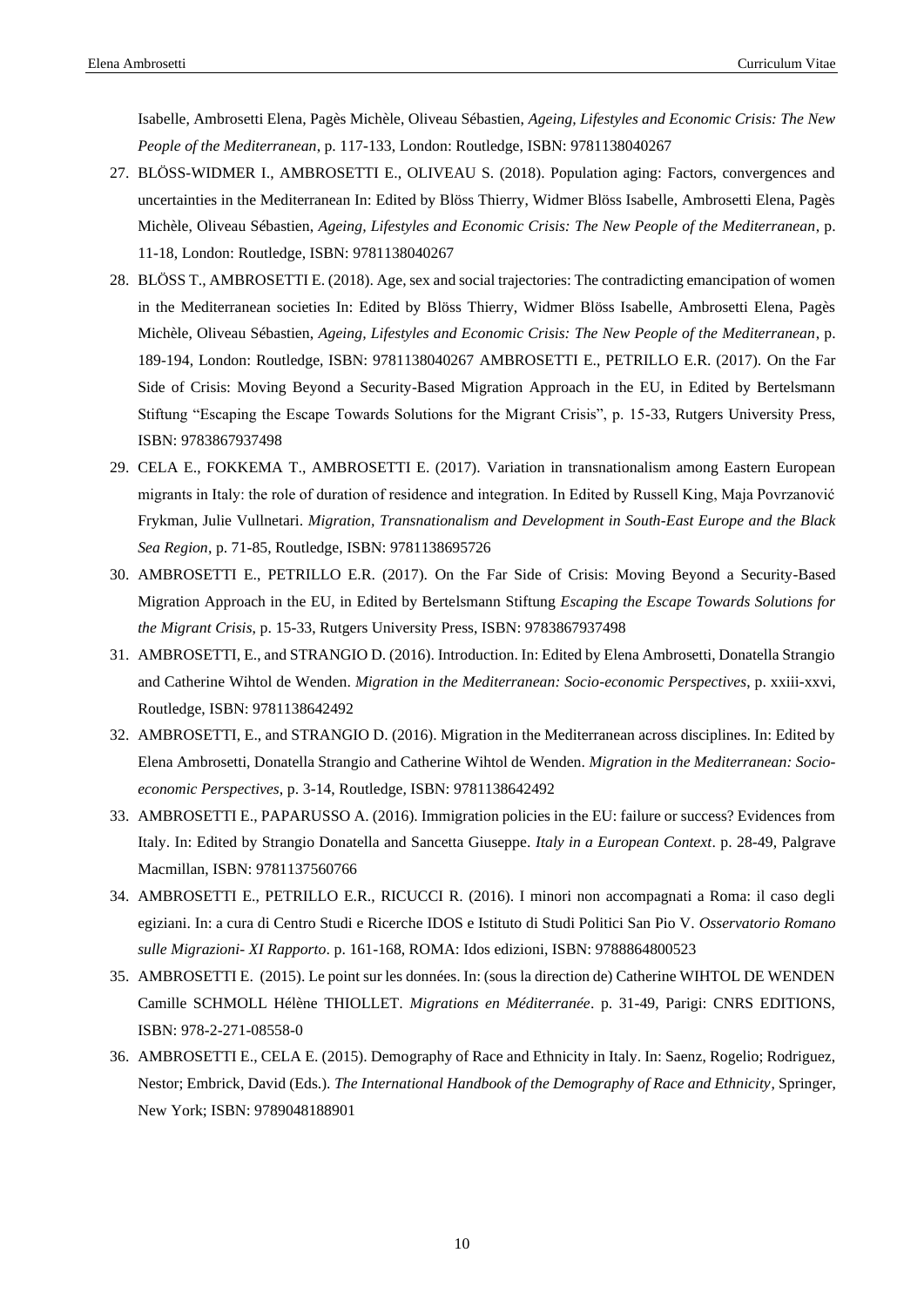#### **Monographs**

- 37. AMBROSETTI E., STRANGIO D. (2015). *Italiani in movimento. Ripensare l'emigrazione italiana in Argentina*, Roma: Edizioni Nuova Cultura, vol. 3, 137 p., ISBN: 978-88-6812-379-6
- 38. AMBROSETTI E. (2011). *Egypte, l'exception démographique*. PARIS: Institut National d'Etudes Démographiques, Les Cahiers de l'Ined, vol. 66, 256 p., ISBN: 978-2-7332-0167-1

#### **Edited books**

- 39. BLOSS T., WIDMER BLOSS I., AMBROSETTI E., PAGES M., OLIVEAU S. (Edited by) (2017) *Ageing, Lifestyles and Economic Crisis: The New People of the Mediterranean*, London: Routledge, ISBN: 978113804026-7
- 40. AMBROSETTI E., STRANGIO D. and C. WIHTOL DE WENDEN (Edited by) (2016). *Migration in the Mediterranean: Socio-economic Perspectives*, London: Routledge, ISBN: 9781138642492 The complete list of publications is available [here](https://iris.uniroma1.it/simple-search?query=elena%20ambrosetti&rpp=10&sort_by=bi_sort_2_sort&order=DESC)

| <b>Invited, Keynote conferences</b> |                                                                                                                                                                                                                                                                                                |
|-------------------------------------|------------------------------------------------------------------------------------------------------------------------------------------------------------------------------------------------------------------------------------------------------------------------------------------------|
| Rome, 11 March 2022                 | Invited talk at the round table organized by the British<br>Embassy in Rome "Social Inclusion of Young Migrants.<br>Comparing Experiences in Italy and the United<br>Kingdom".                                                                                                                 |
| Rome, 14 April 2021                 | Invited talk at the press conference to present the UNFPA<br>2021 SWOP Report My body is my own                                                                                                                                                                                                |
| Rome, 29 September 2020             | Invited at webinar "L'Italie face au Covid 19", organised<br>by the Réseau PoSoC19, to present the paper "Les effets<br>démographiques de la covid-19 : structure et dynamique de<br>la population italienne" (with C. Reynaud)                                                                |
| Barcelona, 20 February 2020         | Invited at the Seminars Series of CED Barcelona, to<br>present the paper "The impact of L'Aquila earthquake on<br>demographic changes"                                                                                                                                                         |
| Bologna, 13 February 2020           | Invited at the International Conference "International<br>migration data: advances and challenges", held at the<br>Dipartimento di Scienze Statistiche Paolo Fortunati<br>dell'Università di Bologna on the topic "Data production<br>in sending countries: a focus on Africa and Middle-East" |
| Odense, 24 May 2019                 | Invited at the Seminar Series of the Intedisciplinary<br>Centre on Population Dynamics (CPop) of the University<br>of Southern Denmark, Odense. Paper present "Skewed<br>sex ratios at birth among immigrants: A population study<br>based on almost 11 million births in Italy"               |
| Udine, 11 May 2018                  | Invited speaker at the debate: "Immigrati. Possiamo farne<br>a meno?" of the Festival Vicino/Lontanto - Premio<br>Terzani.                                                                                                                                                                     |
| Bergamo, 24-26 July 2017            | Invited at the joint TIES-GRASPA 2017 Conference on<br>Climate and Environment to be held at the University of<br>Bergamo to present the paper Environmental Disaster and<br>Migration: the case of Italy [with E.R. Petrillo]                                                                 |
| Aix-en-Provence, 22-23 March 2017   | Invited to talk on The Mediterranean Demographic<br>Observatory at the forthcoming International Symposium<br>Lifestyles<br>Transformations<br>Ageing<br>and<br>in<br>the<br>Mediterranean: Data and Issues in Social Sciences                                                                 |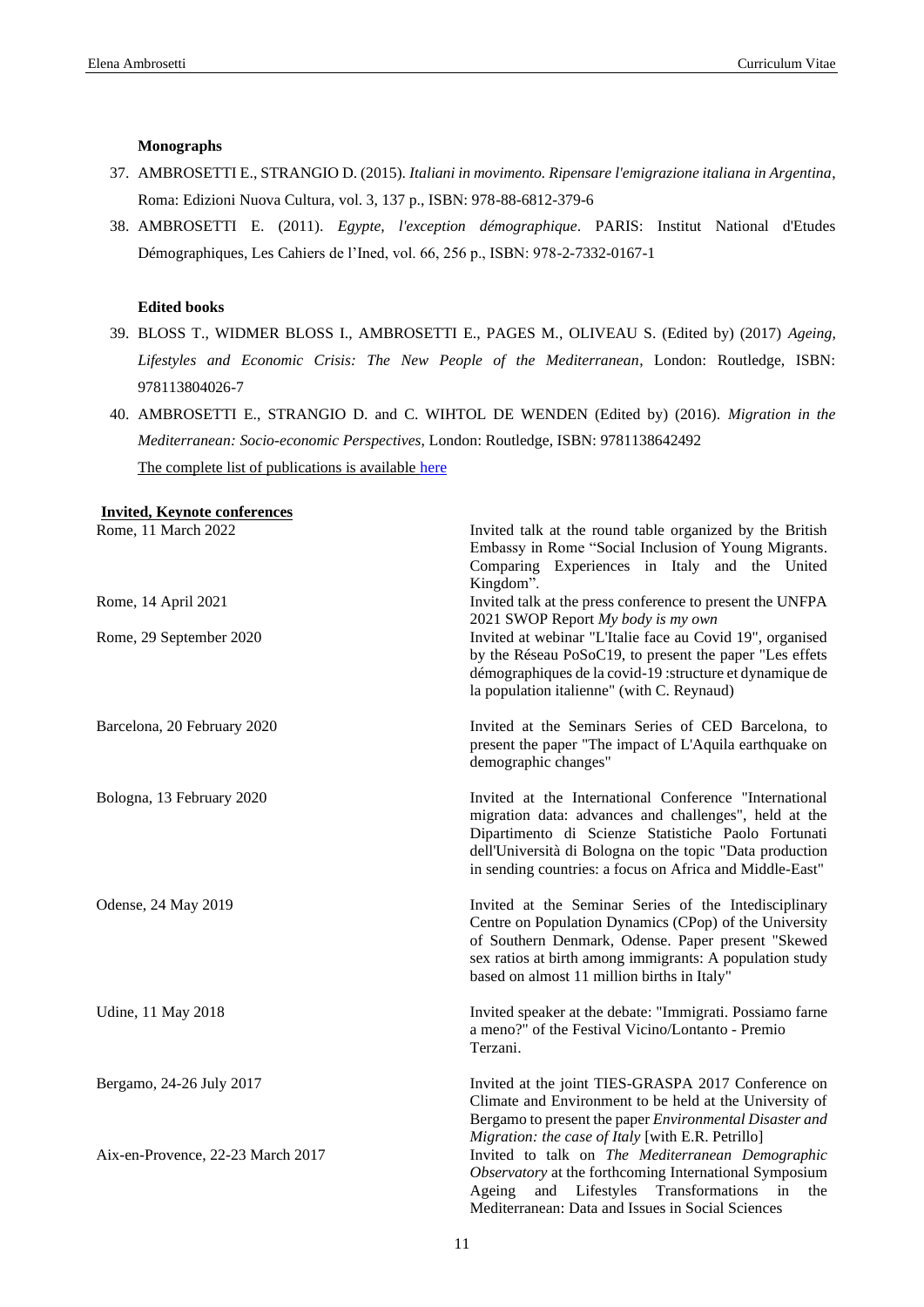| Florence, 8th of February 2017  | Invited to present the Book Migration in the                                                                          |
|---------------------------------|-----------------------------------------------------------------------------------------------------------------------|
|                                 | Socio-economic perspectives, at the<br>Mediterranean.                                                                 |
|                                 | session Authors meet critics of 12th edition of the<br>Giornate di Studio sulla Popolazione (AISP Population          |
|                                 | days) (forthcoming)                                                                                                   |
| Rome, 29th of November 2016     | Invited speech at the International Conference La sfida                                                               |
|                                 | delle migrazioni in Europa organized by Istituto Sturzo                                                               |
|                                 | and K. Adenauer Foundation on: The challenge of                                                                       |
|                                 | migration in Europe: the Italian case                                                                                 |
| Rome, 26 November 2016          | Invited paper at the International Conference La Società<br>italiana e le grandi crisi economiche 1929-2016, Sapienza |
|                                 | Università di Roma on: Social policies, inequalities and                                                              |
|                                 | generations in Italy in the long run [with M.H. La Valle                                                              |
|                                 | and D. Strangio]                                                                                                      |
| Stockholm, 4 November 2016      | Invited paper at the Migration Workshop: Challenges in                                                                |
|                                 | contemporary migration research, Stockholm University                                                                 |
|                                 | Who<br>does<br>it<br>better<br>where?<br>on:<br>Integration of refugees in France and Sweden [with A.                 |
|                                 | Monti and E. Mussino]                                                                                                 |
| Rome, 26th of May 2016          | Invited paper at the Annual Meeting of the SIEDS (Italian                                                             |
|                                 | Society of Economics, Demography and Statistics) on:                                                                  |
|                                 | Borders, refugees and migration: what right to mobility in                                                            |
|                                 | the Mediterranean? [with C. Wihtol de Wenden]                                                                         |
| La Coruna, 14th of April 2016   | Keynote speech at Grupo Colmeiro Conference The<br>demographic situation in Galicia on: Ageing, Migration             |
|                                 | and Fertility in Europe                                                                                               |
| Rome, 22nd of April 2016        | Invited paper at the Conference Migrazioni, Impero e                                                                  |
|                                 | città: Da Roma a Costantinopoli a Mosca Sala Pietro da                                                                |
|                                 | Cortona, Palazzo dei Conservatori, Piazza Campidoglio,                                                                |
|                                 | on: Unaccompanied minor migrants in Rome, particularly                                                                |
|                                 | from Egypt [with E.R. Petrillo]                                                                                       |
| Rome, 16th of April 2016        | Invited speech at the Ecole Française de Rome<br>Conference<br>"Post-nationalisme,<br>Citoyenneté<br>et               |
|                                 | Migrations en Méditerranée" on: The population of the                                                                 |
|                                 | Mediterranean: characteristics, dinamics, mobility [with                                                              |
|                                 | C. Giudici]                                                                                                           |
| Todi, 31st October 2015         | Invited speech at the International Festival of Human                                                                 |
|                                 | Rights on: Migration and the demographic decline of<br>Europe. What prospects?                                        |
| Paris, 22 September 2015        | Invited speech at the "70 de l'Ined" Day on: L'Ined et la                                                             |
|                                 | communauté scientifique [with G. Caselli]                                                                             |
| Treviso, 11th of September 2015 | Invited paper at the Annual Meeting of Italian Statistical                                                            |
|                                 | Society SIS on: Sex imbalances at birth in migratory                                                                  |
|                                 | context in Western Europe: evidence from Italy [with L.E.                                                             |
| Rome, 12 May 2015               | Ortensi, C. Castagnaro, M. Attili]<br>Invited speech at the Workshop Les voies de                                     |
|                                 | l'immigration de l'emergence à la citoyenneté on                                                                      |
|                                 | Vieillissement de la population en Europe: défis pour                                                                 |
|                                 | l'avenir, Ecole Française de Rome                                                                                     |
| San Diego, 30th of April 2015   | Keynote speech at the International Migration Working                                                                 |
|                                 | Group of the Population Association of American meeting                                                               |
|                                 | The humanitarian migration crisis in the<br>on:<br>Mediterranean and the European response                            |
| Cagliari, June 2014             | Invited paper at the Annual Meeting of Italian Statistical                                                            |
|                                 | Society SIS on: Environmental Change, Migration and                                                                   |
|                                 | Displacement. Insights and developments from L'Aquila                                                                 |
|                                 | [with E.R. Petrillo]                                                                                                  |
| Lisbon, May 2014                | 4th European HRD Forum invited speech on Population                                                                   |
| Paris, October 2013             | ageing in Europe: past trends and future challenges<br>Invited speech at the Research Seminar of Centre de            |
|                                 | recherche de relations internationales (CERI) Sciences Po                                                             |
|                                 |                                                                                                                       |